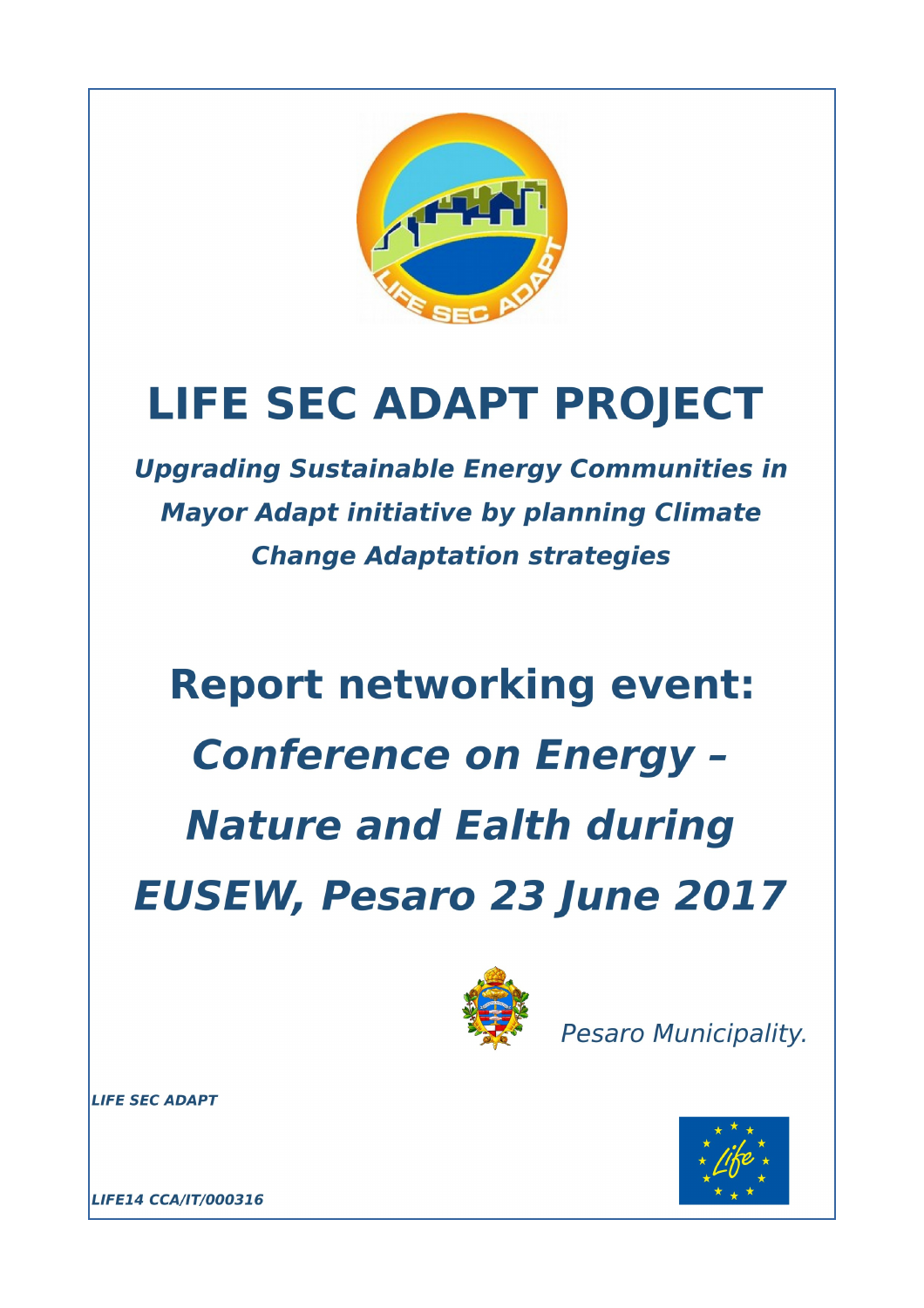| <b>PROGRAMME</b>    | LIFE 2014 - 2020 - Climate Change           |
|---------------------|---------------------------------------------|
|                     | Adaptation                                  |
| <b>PROJECT</b>      | <b>LIFE SEC ADAPT</b>                       |
| <b>ACRONYM</b>      |                                             |
| <b>PROJECT CODE</b> | LIFE14/CCA/IT/00036                         |
| <b>TITLE</b>        | Conference on Energy - Nature and Ealth     |
|                     | during EUSEW, Pesaro                        |
| <b>ACTION/TASK</b>  | E2 - Networking with other LIFE and/or non- |
| <b>RELATED</b>      | <b>LIFE</b> projects                        |
| <b>DATE OF</b>      | 23 June 2017                                |
| <b>DELIVERY</b>     |                                             |
| <b>VERSION</b>      | Final                                       |
| <b>AUTHOR</b>       | Luca Barbadoro, Annarita Santilli           |

**LIFE SEC ADAPT LIFE14 CCA/IT/000316** 

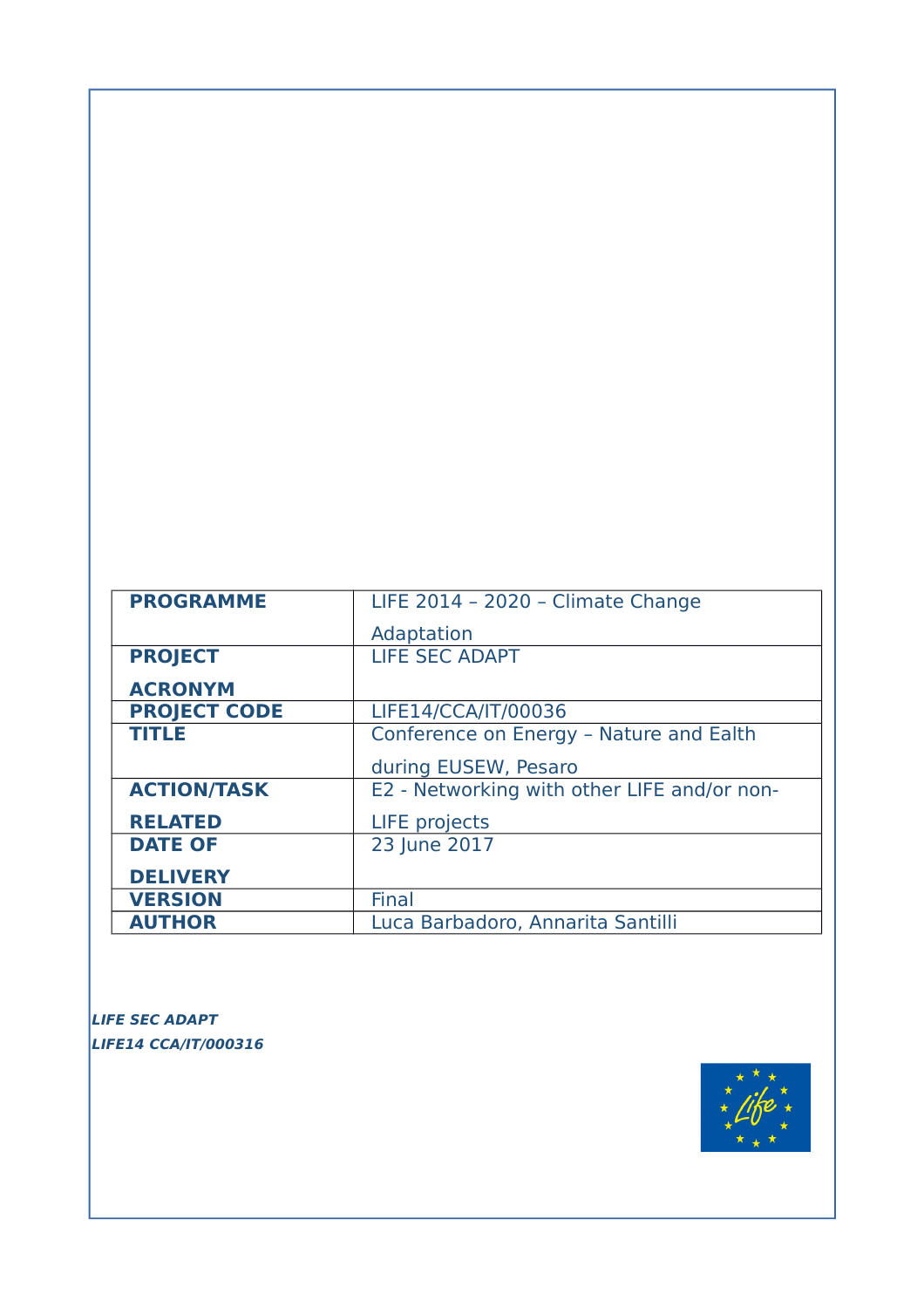

### **General information**

| Select typology:                           | conference<br>$\bullet$                 |
|--------------------------------------------|-----------------------------------------|
| Title:                                     | Conference on Energy - Nature and Ealth |
| Name of the<br>organisation<br>proposer:   | <b>Pesaro Municipality</b>              |
| date:                                      | 23 June 2017                            |
| <b>SEC ADAPT partners</b><br>participating | Pesaro                                  |
| Website info:                              |                                         |

## **Specific information**

| Main thematic<br>addressed:                                       | • Climate Adaptation<br><b>RES (Renewable Energy Systems)</b><br>$\bullet$<br><b>Energy Saving</b><br>$\bullet$                                                                                                                                                    |
|-------------------------------------------------------------------|--------------------------------------------------------------------------------------------------------------------------------------------------------------------------------------------------------------------------------------------------------------------|
| type of stakeholders<br>involved (specify<br>numbers if possible) | <b>Public Administration</b><br><b>Academic Institution</b><br>$\bullet$<br>Business sector - professional/industry association<br>$\bullet$<br><b>Business sector - Individual Consultant or companies</b><br>$\bullet$<br><b>Individual Citizen</b><br>$\bullet$ |
| <b>Territorial level</b>                                          | <b>Regional / Local</b><br>$\bullet$                                                                                                                                                                                                                               |
| specify territories                                               | Pesaro                                                                                                                                                                                                                                                             |

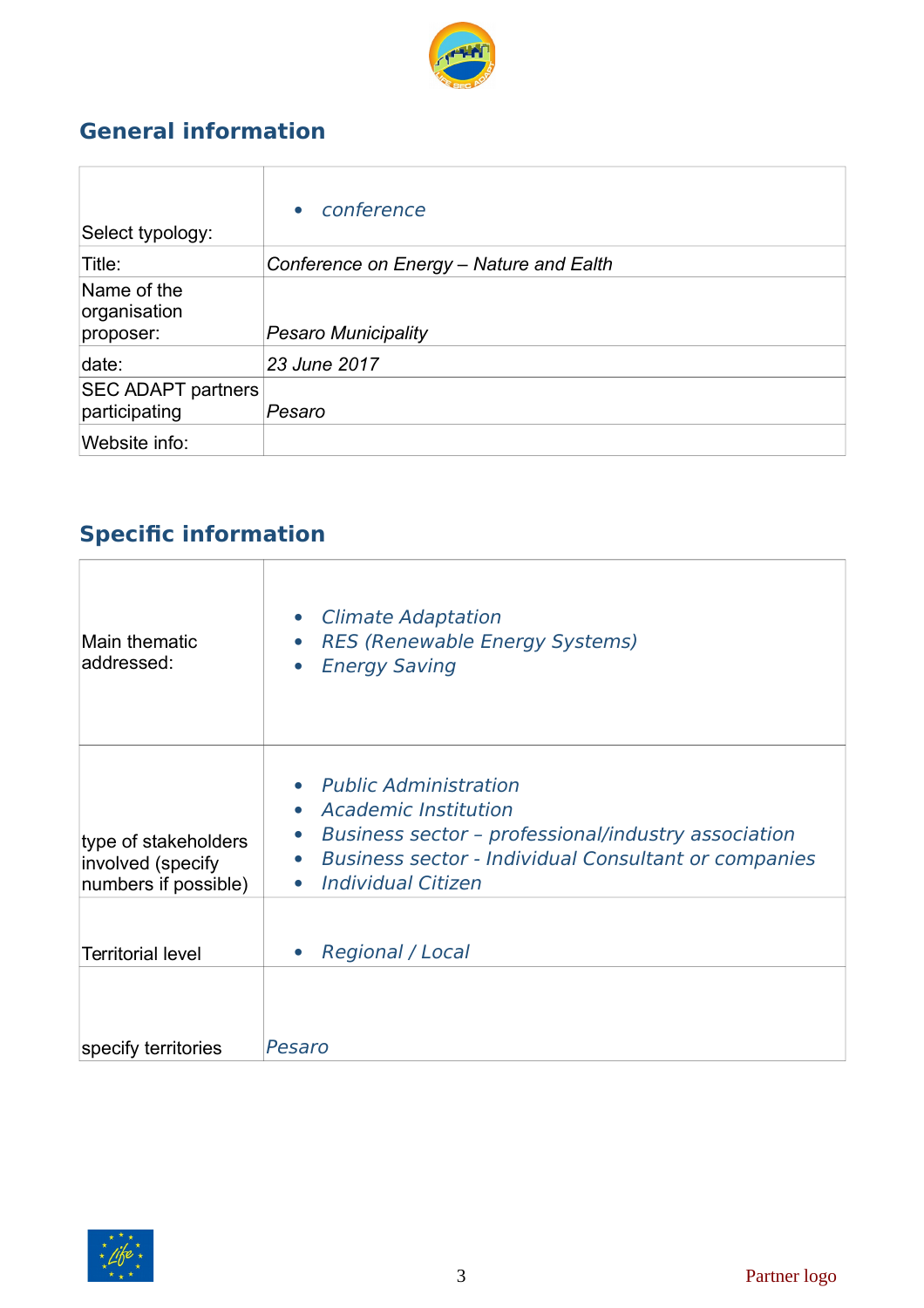

#### **Report:**

#### **Aim of the event:**

The conference Energia Natura Salute was organized by the municipality of Pesaro, with the contribution of Ton Gruppe and the patronage of the Orders of Architects and Geologists, Asur Marche and Bioarchitecture Foundation, during the European Sustainable Energy Week (EUSEW).

The theme of the conference was the integration of health issues in indoor environments, energy efficiency and natural construction materials in buildings.

Moderator of the conference was Annarita Santilli - Energy Manager - U.O. Municipality of Pesaro, and the programmed relators was:

- Margherita Finamore New Municipal Works of Pesaro, "Energy Efficiency and Sustainability in Public Works"
- Adamo Ghiselli geologist, "The Importance of the Use of Sustainable Materials"
- Ulrich Pinter, Ton Gruppe "Restructure and build to live in a healthy environment" and "Thermal Comfort without the use of dedicated equipment"
- Anna Rita Pelliccioni ASUR Territorial Area1 Pesaro, "Public Hygiene and Health Indoor Pollution: How To Avoid It"

#### **Specific SEC ADAPT Partners activity (presentation, participation to workshop, poster etc)**

Luca Barbadoro, as technical Expert for LIFE SEC ADAPT – PESARO Municipality, introduced the Conference explaining the possibile contribution of Life SEC ADAPT to understand how the local climate is changing in Pesaro, showing results on the climate baseline analysis and the ongoing activity of Vulnerability and Risks Assessment. In particular, it has been showed the pattern change of temperatures and precipitations in the last 45 years, and the possible implication in the building sector. Moreover, it has been shown the effect of heat in urban area of Pesaro, and how green areas and the correct use of materials and the soils permeability could coping the heatwaves problems. Participants and Relators interacted weith questions, showing interest for the thematic.

#### **Lesson learnt to spread with LIFE SEC ADAPT partners:**

as emerged during the conference, local stakeholders, in particulars buiding technicians and municipal services, are very interested to the local climate analysis and to discuss how affort with possible implication in the building sector.